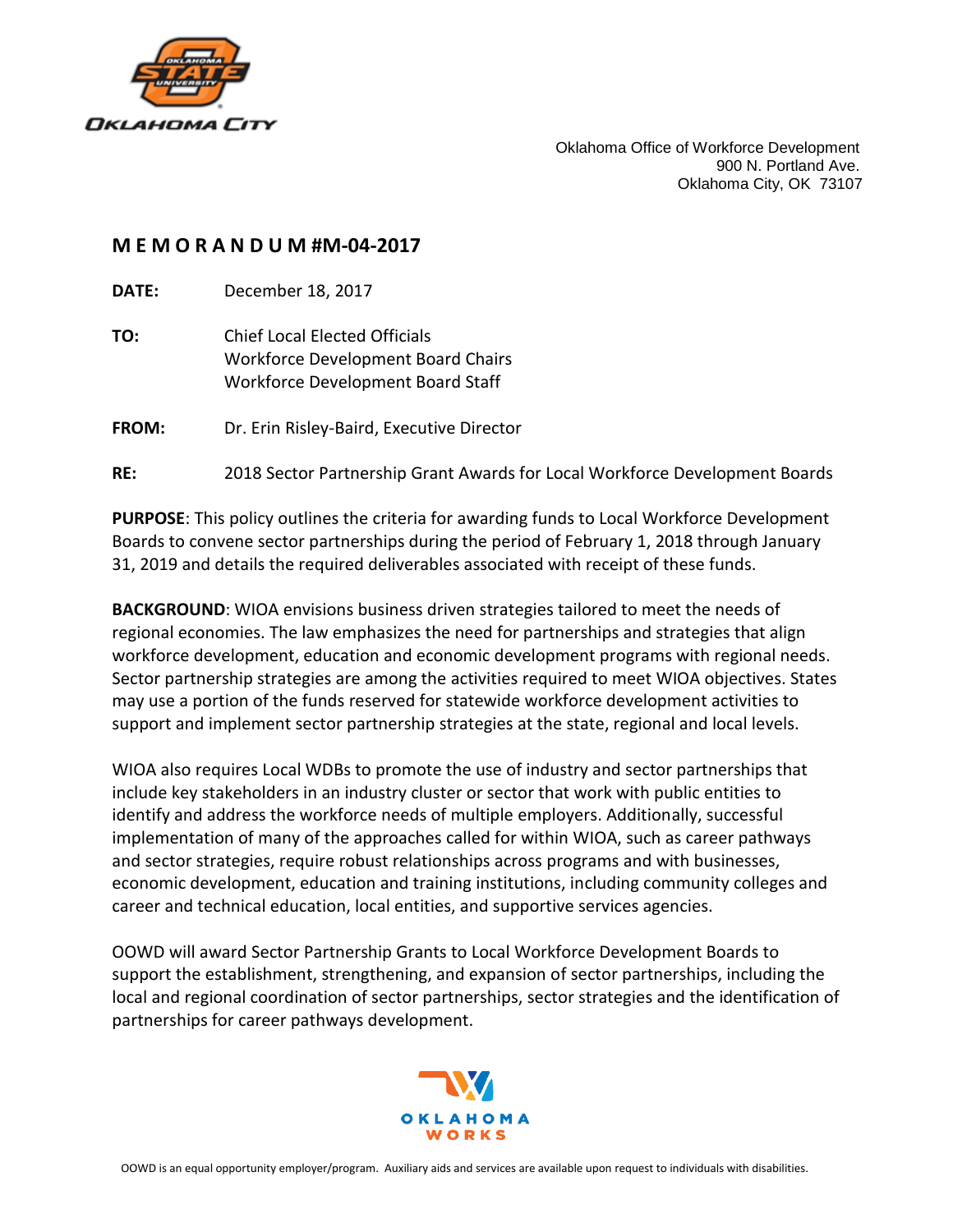Regional cooperation may lower costs and increase the effectiveness of service delivery to businesses that span more than one local area within a region and to job seekers through coordination of shared services, processes, and operations.

**MESSAGE**: This memo is intended to provide the criteria and process for Local Workforce Development Boards (LWDBs) to apply for Sector Partnership Grant awards. The purpose of these funds is to support LWDBs in planning and executing two or more sector partnerships and/or sector strategies. The partnerships and strategies must be employer-led and focused on the two to three industry sectors in which the LWDB would like to develop and implement sector partnerships. The strategies must align with the 4-year local plan, the 4-year regional plan, the WIOA State Plan, and the Oklahoma Works Strategic Plan, including a focus on the following:

- 1. Increased Educational Attainment
- 2. The expansion of Registered Apprenticeship programs and other work-based learning opportunities such as internships and job shadowing for youth and adults
- 3. Filling occupations on the Local Area's and State's Critical Occupations lists.
- 4. Other strategies identified in the Comprehensive Five-Year Local and/or Regional WIOA Plans

### **Eligibility**

Each of the 7 LWDB areas and 4 Planning Regions are eligible to apply for the Sector Partnership Grant. Planning regions with multiple LWDBs are strongly encouraged to work together to develop a common application.

The grants are competitive and will be awarded to applicant LWDBs or Planning Regions based on the submission of an approved application narrative (Attachment A), budget and letters of support from sector partners. Grants will either be awarded to individual LWDB applicants or to Planning Region applicants; awards will not be made to both.

### **Application requirements**

Application for funds requires the submission of a project narrative (Attachment A), detailed line-item budget (OKGrants), and letters of support from identified sector and career pathways partners. Application narrative must describe:

- How the LWDB will engage required partners (identified below) and regional employers in growth and demand industry sectors to: determine local and regional hiring needs, identify credentials and degrees of value that result in higher wages or priority hiring, and align education and training programs that are responsive to those needs.
- A plan for mapping career pathways that shows how students, youth and adults enter and exit education and training programs for critical occupations within the identified growth and demand industry sectors.
- Which growth and/or demand industries the LWDB will target to develop sector partnerships, including the relevant labor market data that supports the selection(s).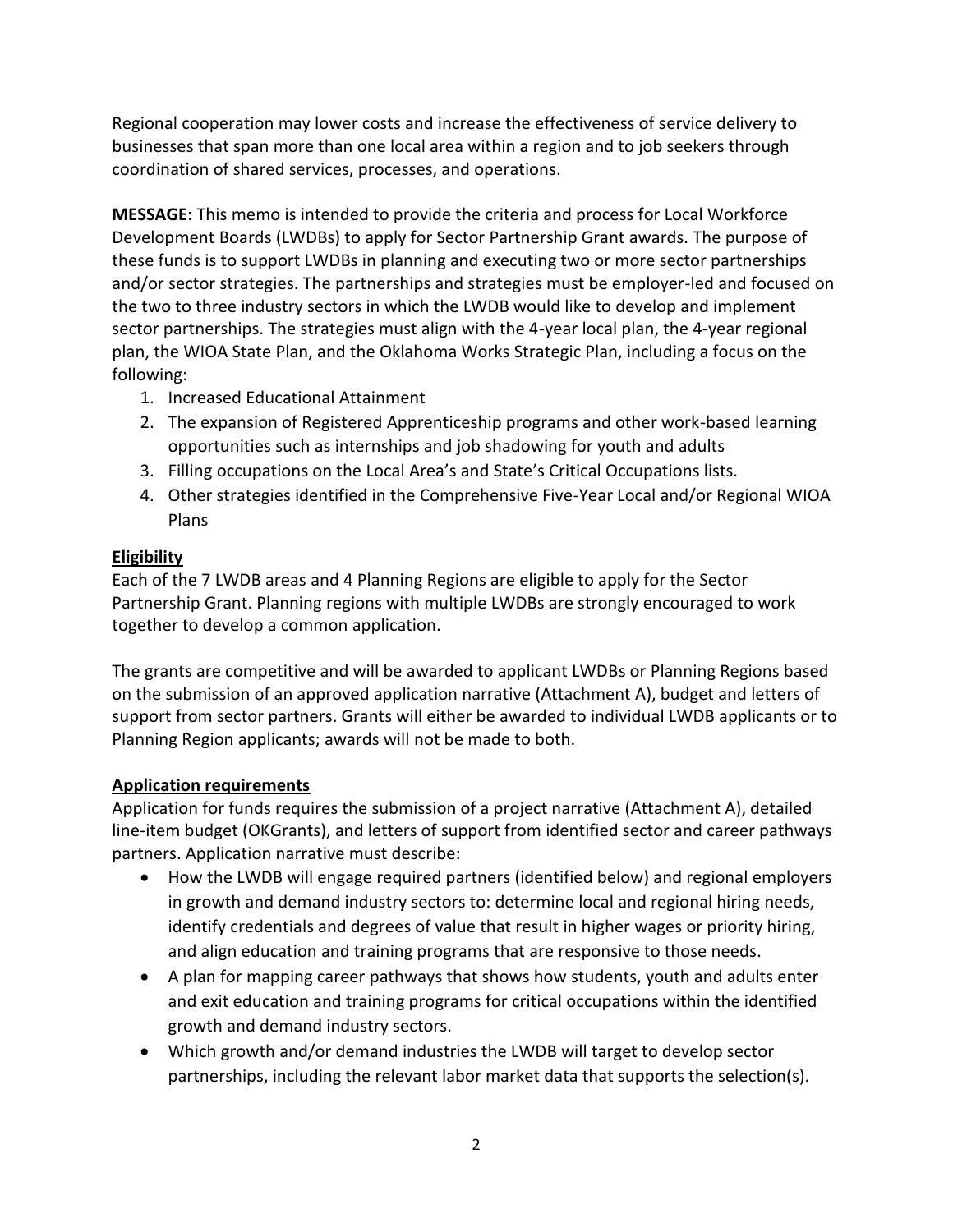- What the goals of the LWDB are in executing sector partnership strategies, including how the strategies will further the work/plans outlined by the LWDB in local and regional plans.
- How the strategies and sector partnerships will incorporate into conversations and plans the need to increase education attainment, develop and strengthen career pathways, and expand and diversify opportunities for registered apprenticeship and other workbased learning opportunities to meet the critical needs of regional employers.
- How the regional partnership will incorporate into plans serving WIOA-defined special populations, including ex-offenders, veterans, homeless adults, long-term unemployed, individuals with disabilities and at-risk youth.
- A detailed plan of how the funds will be used.
- Identification of partners who will participate as part of the Sector Partnership, including the industry or organization they represent.
- Identification of any resources and/or funds other partners (public or private) plan to contribute to support the goals of the sector strategies. Letters of support must be submitted describing any pledged resources by participating partners (see Required Partners section below for more information).

Applications should include data and narrative portions previously submitted in local and regional plans in which the LWDB described the needs and strategic priorities for sector partnership strategies.

### **Required Partners**

Except in extenuating circumstances, sector partnership strategies must include participation from:

- Regional KEN Champion(s) and their networks
- Career Pathways Champion(s) appointed by the Career Pathways Committee of the Governor's Council for Workforce and Economic Development
- Economic Development Organizations
- Local/Regional Chamber(s) of Commerce
- Industry Businesses and Organizations (at least 3-5 within the selected industry)
- Local/Regional Public Education Institutions (PK-12, CareerTech and higher education)
- Associations and Organizations Representing Specific Industries and Businesses
- Military and Tribal Organizations, if applicable
- Vocational Rehabilitation
- Adult Learning Programs
- Community-Based Organizations and Non-Profits
- Local Social Services Partners (SNAP, TANF, transportation, housing, etc.)
- Private Education Institutions (PK-12, CareerTech and higher education)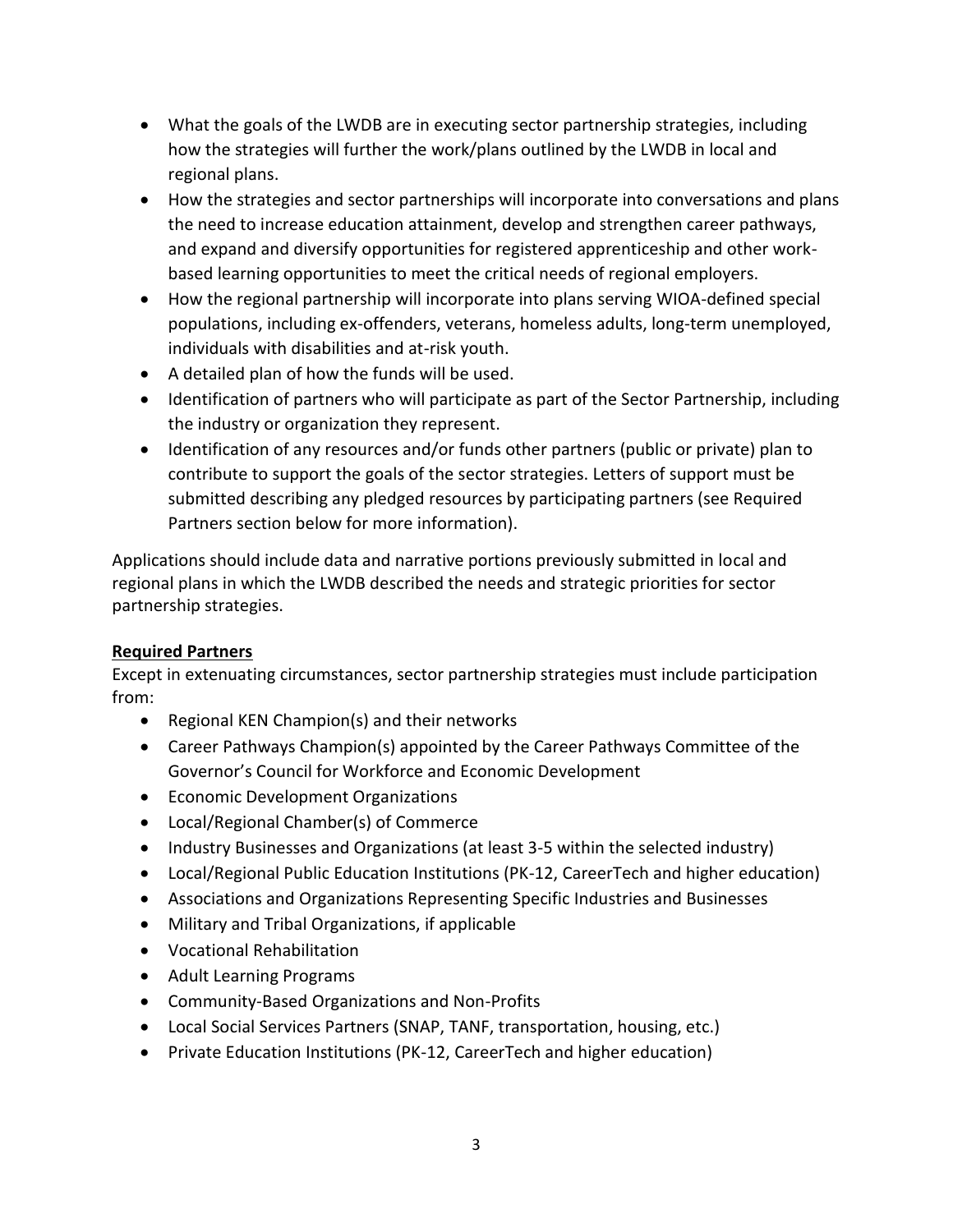If any of the identified required partners will not be participating in the sector partnership, provide a description of the reasons why.

Letters of Participation are required to be submitted from each required partner. Letters must specify:

- The name of the representative from the organization who will attend the regional partnership meetings and his or her commitment of time to the project;
- Any resources the partner will contribute to the project, including any in-kind\* match or braided funding that will be dedicated to the project (if applicable);
- Expected contributions to the regional partnership and any benefits the organization hopes to gain from its participation; and
- A commitment that those with the authority to make policy and funding decisions within the organization will be available as needed to participate in project meetings.

*\*In-kind contributions to the partnership could be such things as donated meeting space, printing, supplies or food, staff time for planning, logistics or research, data support, etc.*

# **Deliverables**

- Applicants must plan and execute two or more convenings of sector partners in the identified target industry sectors. Convenings should be documented via attendance sheets and/or meeting minutes.
- A mid-year report must be submitted describing progress made toward the goals described in the application. (Attachment B)
- An end-of-grant case study must be submitted describing the status of the sector partnerships, progress made, outcomes, what was learned, and future plans for the partnerships. (Attachment C)

# **Allowable Activities**

In order to accomplish the deliverables listed above, allowable activities may include:

- Conducting strategic planning efforts, including convening relevant stakeholder discussions and meeting
- Convening, facilitation, meeting costs as described in 2 CFR 200.432
- Conducting research and demonstration projects in order to successfully scale sector strategies and industry partnerships
- Gathering and dissemination of technical information

Any cost incurred for Sector Strategies efforts must be necessary, reasonable, allowable, and allocable consistent with financial cost principles as found in 2 CFR 200.

# **Budget**

Single LWDB area applicants may request up to \$16,000. LWDB areas applying jointly as a planning region may request up to \$28,750. The number of applications received may result in the availability of additional funding, in this instance applicants may be asked to modify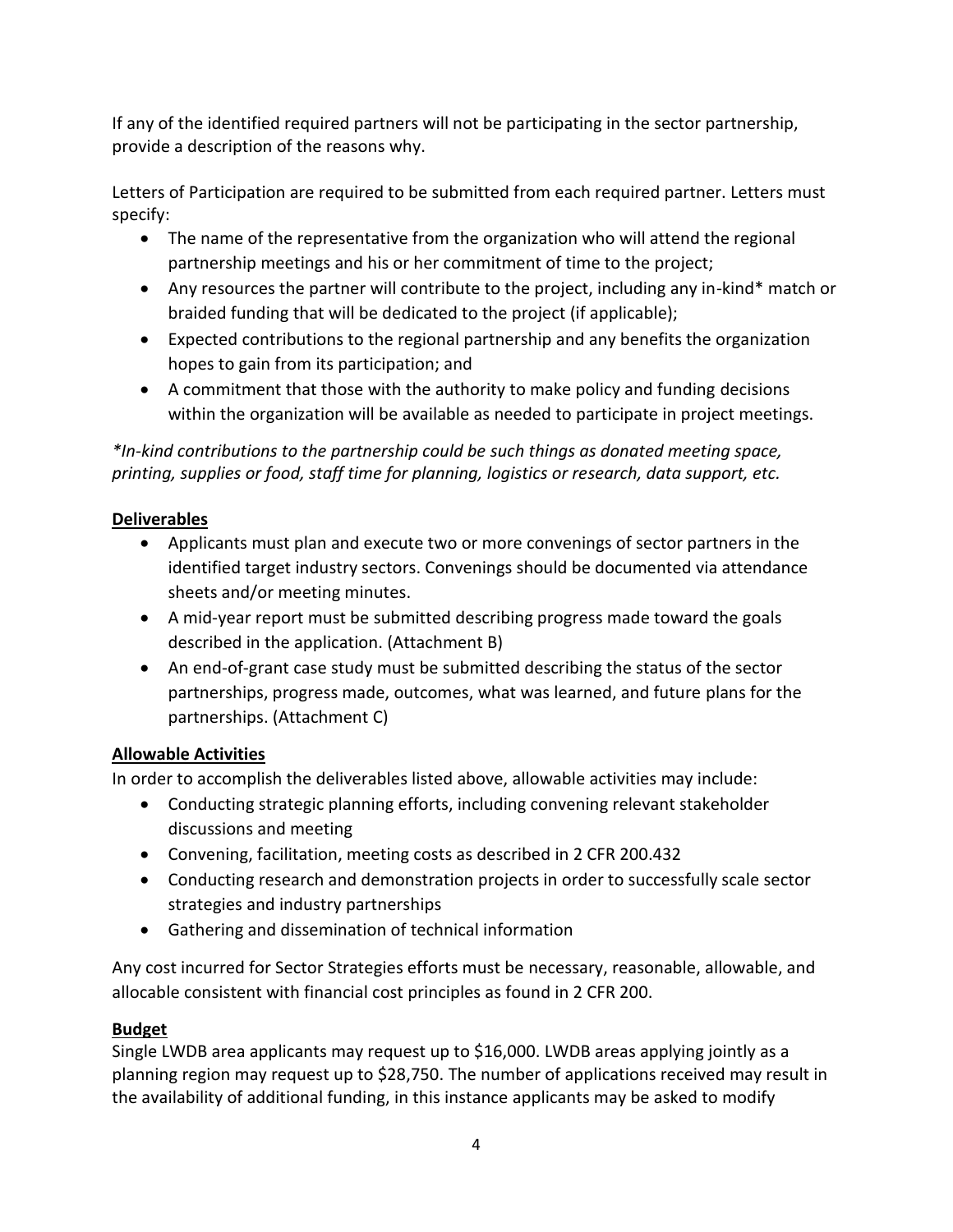narratives and budgets appropriately. Administrative expenditures are limited to 10% of the total award. (Budget Form in OKGrants)

**TECHNICAL ASSISTANCE:** Participation in technical assistance will be required. Technical assistance *may* include activities such as:

- Initial training workshop for required partners
- Sector Strategies session at the 2018 Oklahoma Works Partners Conference

**EVALUATING APPLICATIONS:** Applications will be evaluated for the following:

- Submission of required documents, including: application narrative (Attachment A), Budget and Letters of Participation from sector partners.
- How well the application narrative describes:
	- $\circ$  Partnership Leadership: Explain who will lead the sector partnership and identify the key collaborative partners, their roles, and desired outcomes of the partnership and/or strategies.
	- $\circ$  Special Populations: Explain how the sector partnership will serve WIOA-defined special populations and other populations important to the work of the region.
	- $\circ$  State Initiatives and Programs: Explain how the sector partnership anticipates connecting with and leveraging state workforce training and education-related initiatives and programs (e.g. Launch Oklahoma, Work-Based Learning, New Skills for Youth, Career Pathways Initiatives, etc.)
	- o Sustainability: Explain how partnerships will be sustained beyond the grant period.
- Preference will be given to applications by LWDBs submitted jointly as one planning region.

**TIMELINE**: The extended deadline for submission of applications for funds is January 30, 2018. All applications must be submitted through OKGrants. The applications will be reviewed by an evaluation team and scored based on the criteria described above. OOWD will notify applicants of funding awards to be made.

Mid-year and end-of-grant reports are required. These reports will be reviewed by the Career Pathways Committee of the Governor's Council for Workforce and Economic Development and used to inform statewide sector partnership strategies and policy.

| Deadline          | Deliverable                             |
|-------------------|-----------------------------------------|
| January 30, 2018  | Application, including detailed budget, |
|                   | submitted through OKGrants              |
| February 19, 2018 | Award notices made and funds dispersed  |

All grant funds must be expended by February 17, 2019.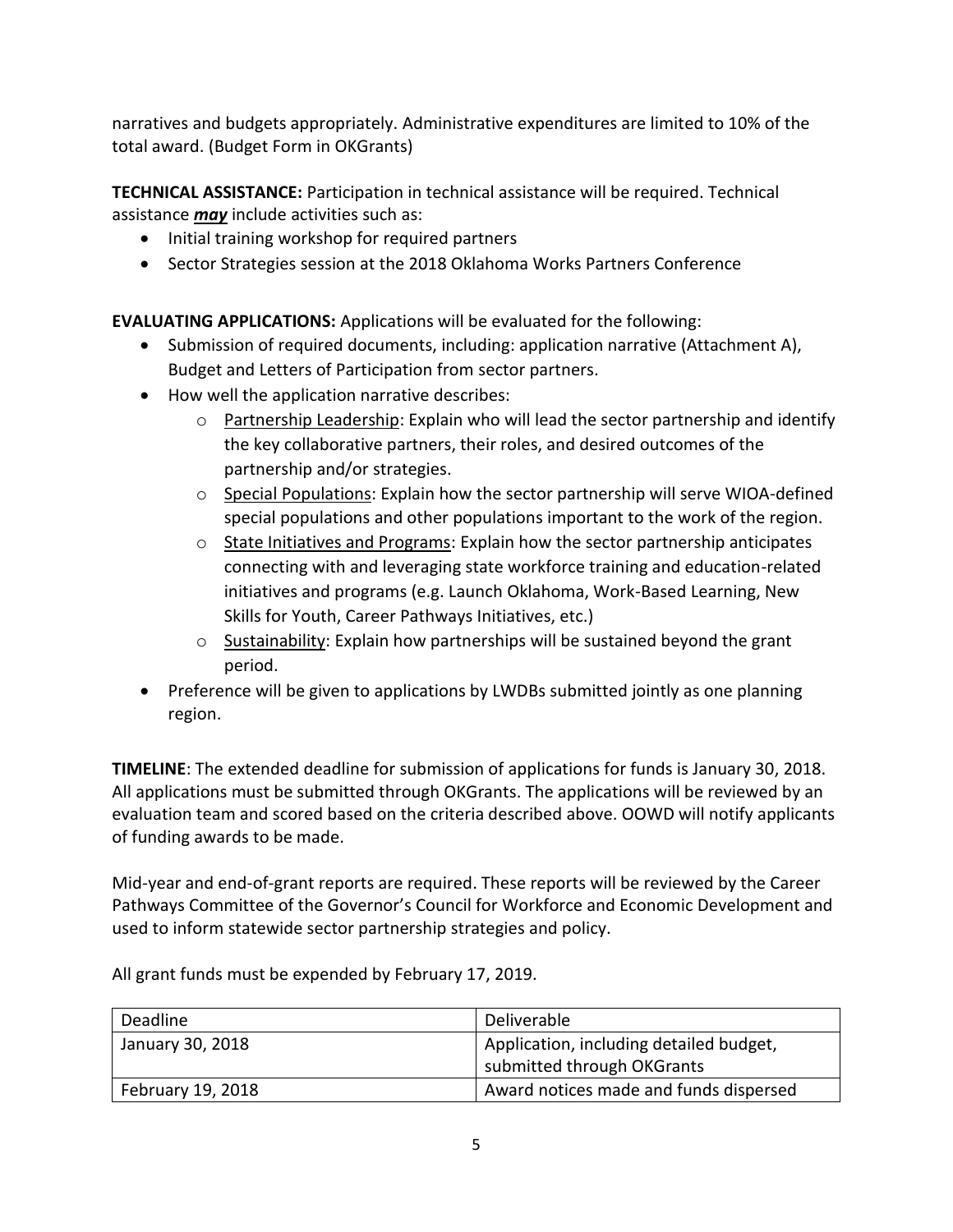| October 17, 2018  | Mid-year narrative report due detailing         |  |
|-------------------|-------------------------------------------------|--|
|                   | progress made toward outlined goals             |  |
|                   | described in application for the period of      |  |
|                   | February 19, 2018-September 19, 2018            |  |
| February 17, 2019 | All funds must be expended                      |  |
| March 17, 2019    | Final narrative report due detailing activities |  |
|                   | carried out with funds, including any           |  |
|                   | outcomes achieved for the period of             |  |
|                   | February 17, 2018-February 19, 2019             |  |

**INQUIRIES**: If you have questions, contact OOWD information officer staff. Contact information can be found on the Oklahoma Works website about page: [https://oklahomaworks.gov/about/staff/.](https://oklahomaworks.gov/about/staff/)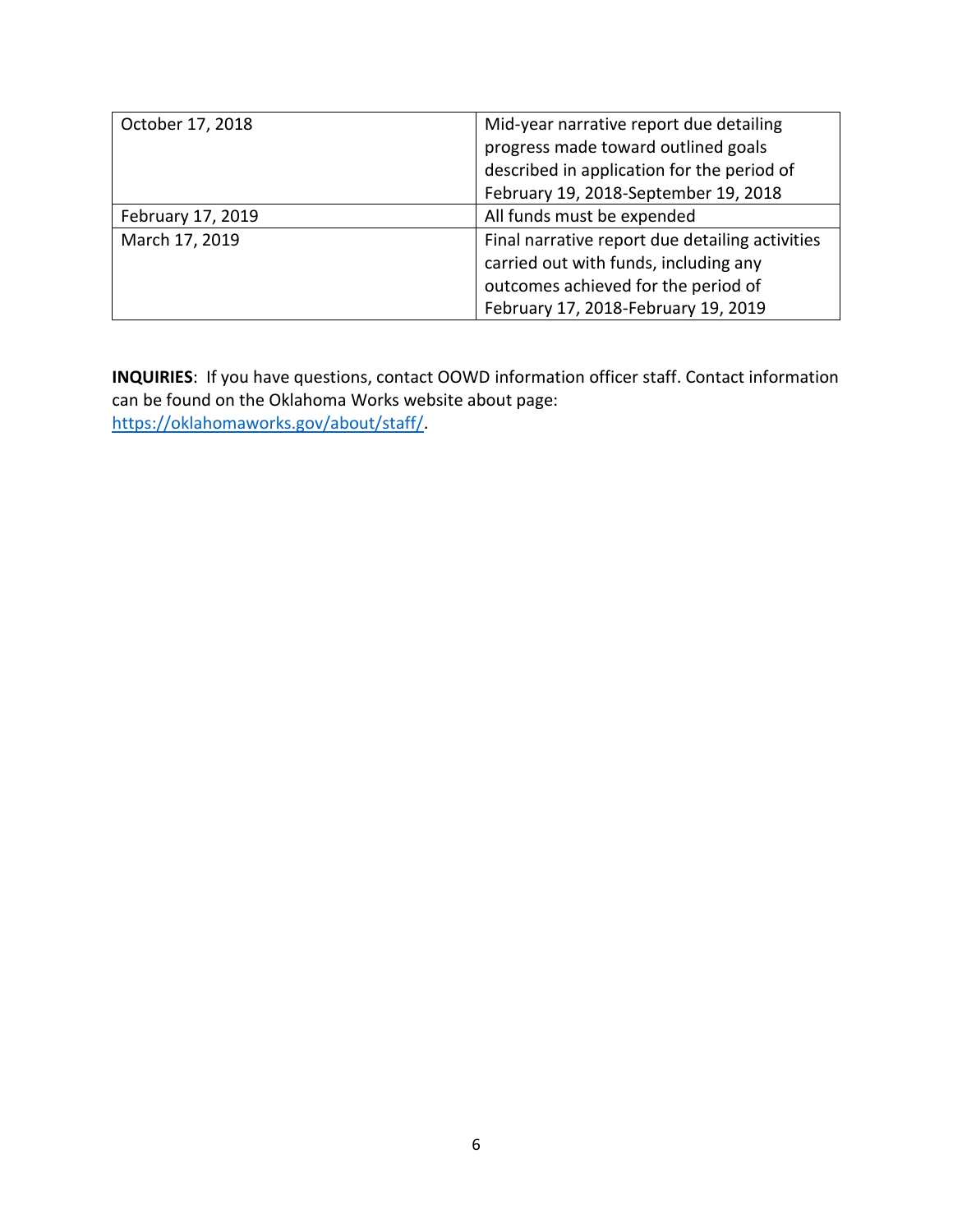### *Attachment A: Sector Partnership Grant Application*

| <b>Local Area:</b>      | Date:  |
|-------------------------|--------|
| <b>Primary Contact:</b> | Email: |

**Sector Partnership:** *Provide letters of support from partners who will participate in the Sector Partnership, including the industry or organization they represent, and any resources or funds partners plan to contribute in support of the goals of the sector strategies.*

**Proposal Narrative:** *In narrative form, describe how you will develop and strengthen sector partnerships. Please clearly describe:* 

- *How the LWDB will engage required partners (identified below) and regional employers in growth and demand industry sectors to: determine local and regional hiring needs, identify credentials and degrees of value that result in higher wages or priority hiring, and align education and training programs that are responsive to those needs.*
- *A plan for mapping career pathways that shows how students, youth and adults enter and exit education and training programs for critical occupations within the identified growth and demand industry sectors.*
- *Which growth and/or demand industries the LWDB will target to develop sector partnerships, including the relevant labor market data that supports the selection(s).*
- *What the goals of the LWDB are in executing sector partnership strategies, including how the strategies will further the work/plans outlined by the LWDB in local and regional plans.*
- *How the strategies and sector partnerships will incorporate into conversations and plans the need to increase education attainment, develop and strengthen career pathways, and expand and diversify opportunities for registered apprenticeship and other workbased learning opportunities to meet the critical needs of regional employers.*
- *How the regional partnership will incorporate into plans serving WIOA-defined special populations, including ex-offenders, veterans, homeless adults, long-term unemployed, individuals with disabilities and at-risk youth.*

**Budget:** *Provide a detailed budget narrative describing how funds will be spent. Also complete the Budget Form (Budget Form in OKGrants).*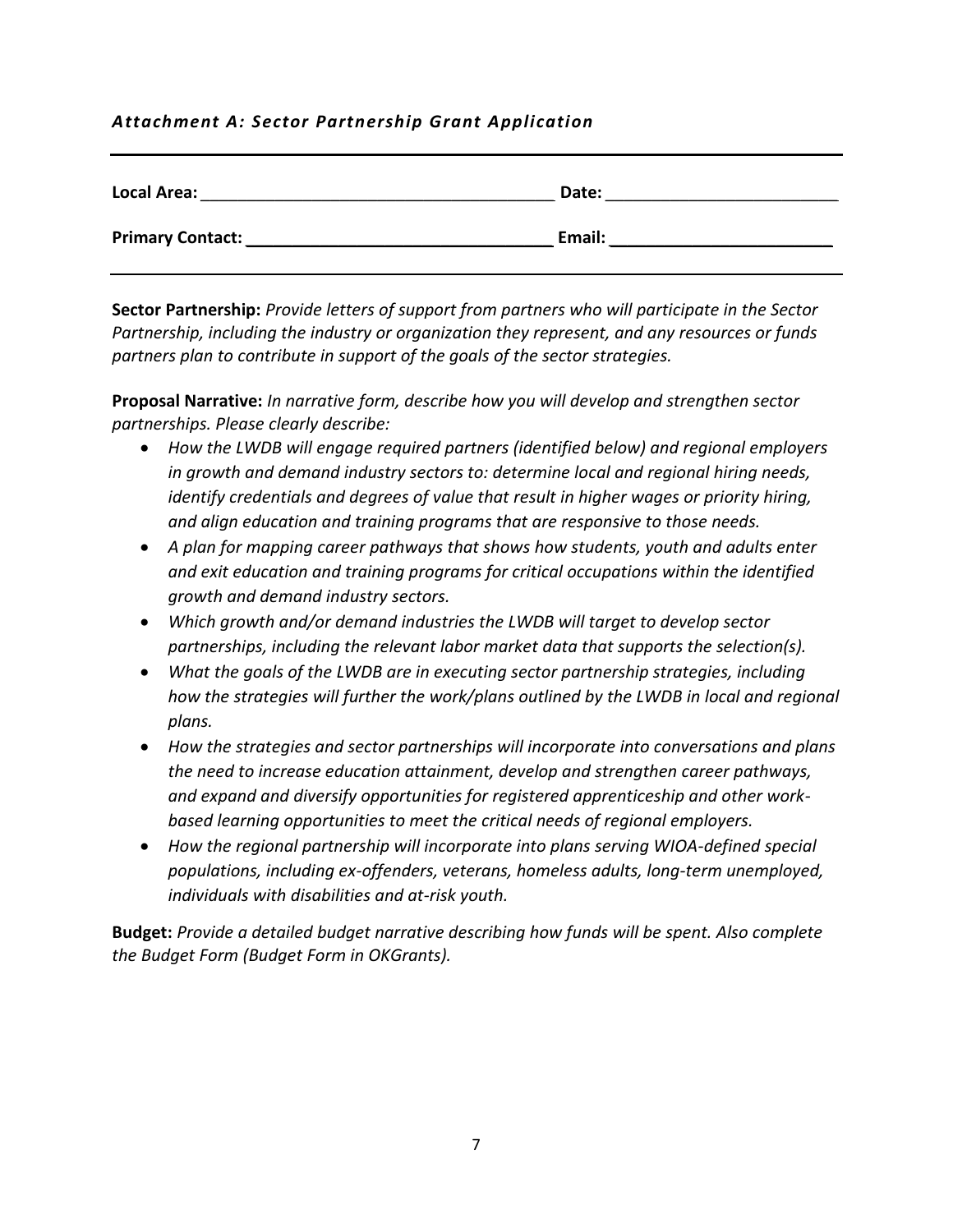#### *Attachment B: Mid-Year Report*

*This information will be used to inform the work of the Career Pathways Committee of the Governor's Council for Workforce and Economic Development.*

| <b>Local Area:</b>      | Date:  |
|-------------------------|--------|
| <b>Primary Contact:</b> | Email: |

**Overview:** *Provide a brief summary of the current status of your sector partnerships and planned future actions.*

**Activities and Results to Date:** *Describe progress made toward developing and strengthening sector partnerships, including:* 

- *How required partners and regional employers have participated in the development and implementation of sector partnerships*
- *How many convenings have been held*
- *What progress has been made toward identified goals*
- *What actions or strategies have been identified by the sector partnership related to education attainment, career pathways, registered apprenticeship and work-based learning*
- *What progress has been made toward understanding career pathways for critical occupations within the identified growth and demand industry sectors*
- *How WIOA-defined special populations are being incorporated into sector partnership strategies*
- *How any resources and/or funds from partners are helping to support the sector partnership*
- *What lessons have been learned through convening sector partnerships*

**Challenges and Obstacles:** *Describe any challenges or obstacles faced in developing and implementing sector partnerships.*

**Next Steps and Future Plans:** *Describe plans for continuing and/or expanding sector partnerships.* 

**Recommendations and Needs:** *Describe any policies, recommendations or unmet/unsupported needs identified through the development and implementation of sector partnerships. Unmet needs might include resources, technical assistance, regional data collection, etc.* 

**\*\*If any materials were produced as a part of these activities, please provide links or documents (e.g. data presentations, fact sheets, PowerPoints, etc.)\*\***